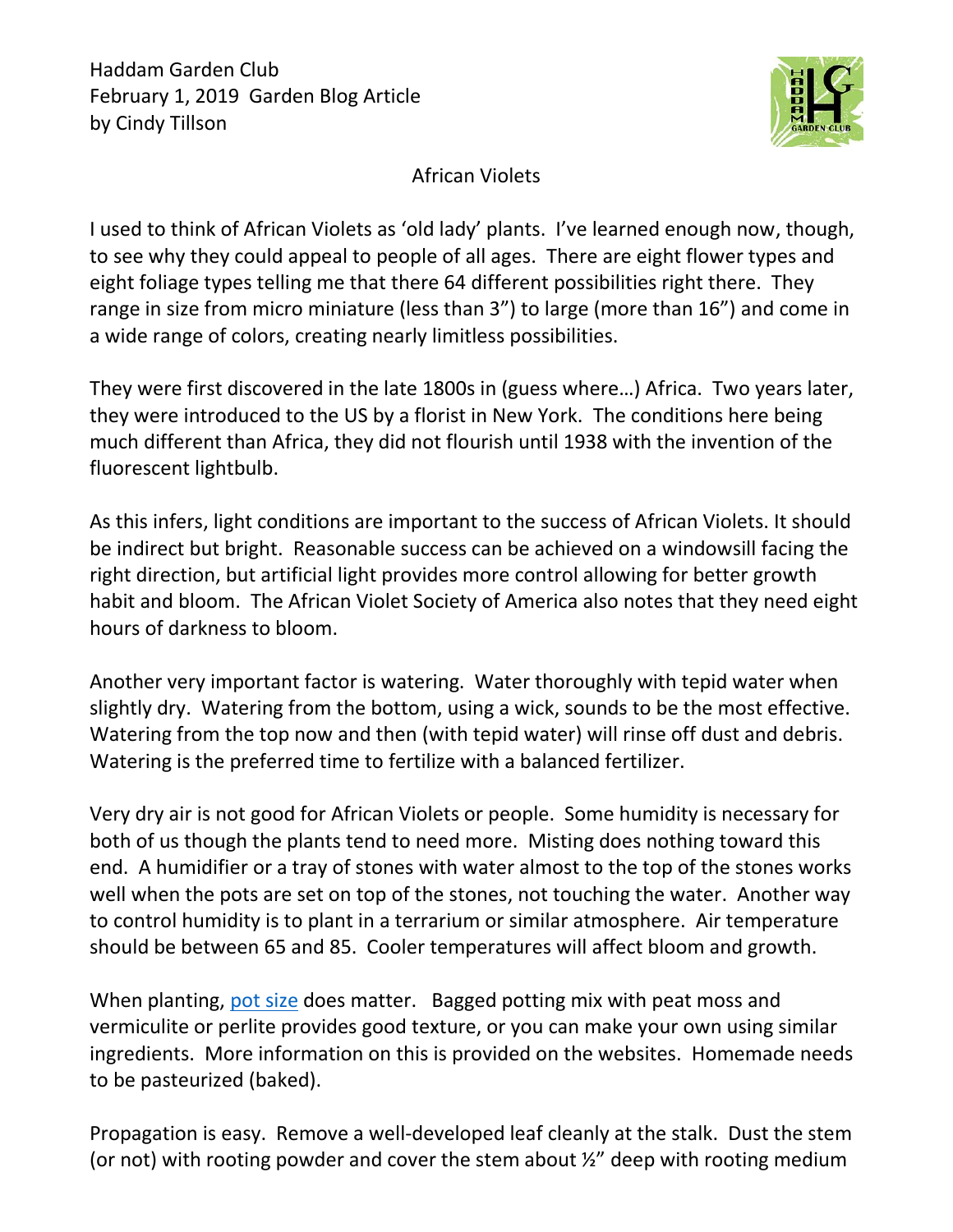such as vermiculite. Don't let the leaf come in contact with the rooting medium. Cover your "nursery" with a plastic dome or wrap to keep the moisture in, keeping the plants damp but not wet. In about 2 months you should have plants big enough to pot.

For more detailed information on the history, light conditions, watering, planting mediums, propagation as well as pests, troubleshooting and more, [Missouri Botanical](https://www.missouribotanicalgarden.org/Portals/0/Gardening/Gardening%20Help/Factsheets/African%20Violets2.pdf)  [Garden](https://www.missouribotanicalgarden.org/Portals/0/Gardening/Gardening%20Help/Factsheets/African%20Violets2.pdf) and [UVM](https://pss.uvm.edu/ppp/articles/afrviolets.html) are excellent resources.

Some people are very serious about their African Violets, collecting and showing them. The [African Violet Society of America](http://www.avsa.org/) can direct you to such activities as well as elaborate on the finer points of these showy plants.

The next meeting of the Haddam Garden Club will be on Wednesday, February 13 at the Community Center in Higganum.

Amy E. Sampson of AES [Landscape](http://www.aeslandscapedesign.com/) Designs and instructor for the CT Nursery and Landscape Association's Annual Accreditation Program will present a program on creating outdoor rooms that will enhance the enjoyment of our yards. She is an experienced residential and commercial landscape designer and has created many attractive, functional and enjoyable landscapes and gardens throughout Connecticut and the Northeast.

This program is open to the public and will begin at 11:45. A \$5 donation is suggested.

## **A Few More Thoughts…**

Houseplants in general:

Take care not to overwater and bathe them now and then to remove dust. They will look and feel better.

Don't fertilize until you see new growth. Neglect with respect.

Some plants experience leaf-drop as part of their life cycle but if it happens to you and you don't know why, call the Extension service. It could be insects, a virus, powdery mildew or environmental. Isolate any suspects until you identify the reason for their discontent so as not to contaminate others nearby.

Get your seeds ordered while the good varieties are still in stock. Don't be afraid to try something new if you have the inclination and space.

For a colorful breath of spring, check out the [CT Flower Show.](https://ctflowershow.com/) It runs from Feb 21-24 at the Convention Center in Hartford.